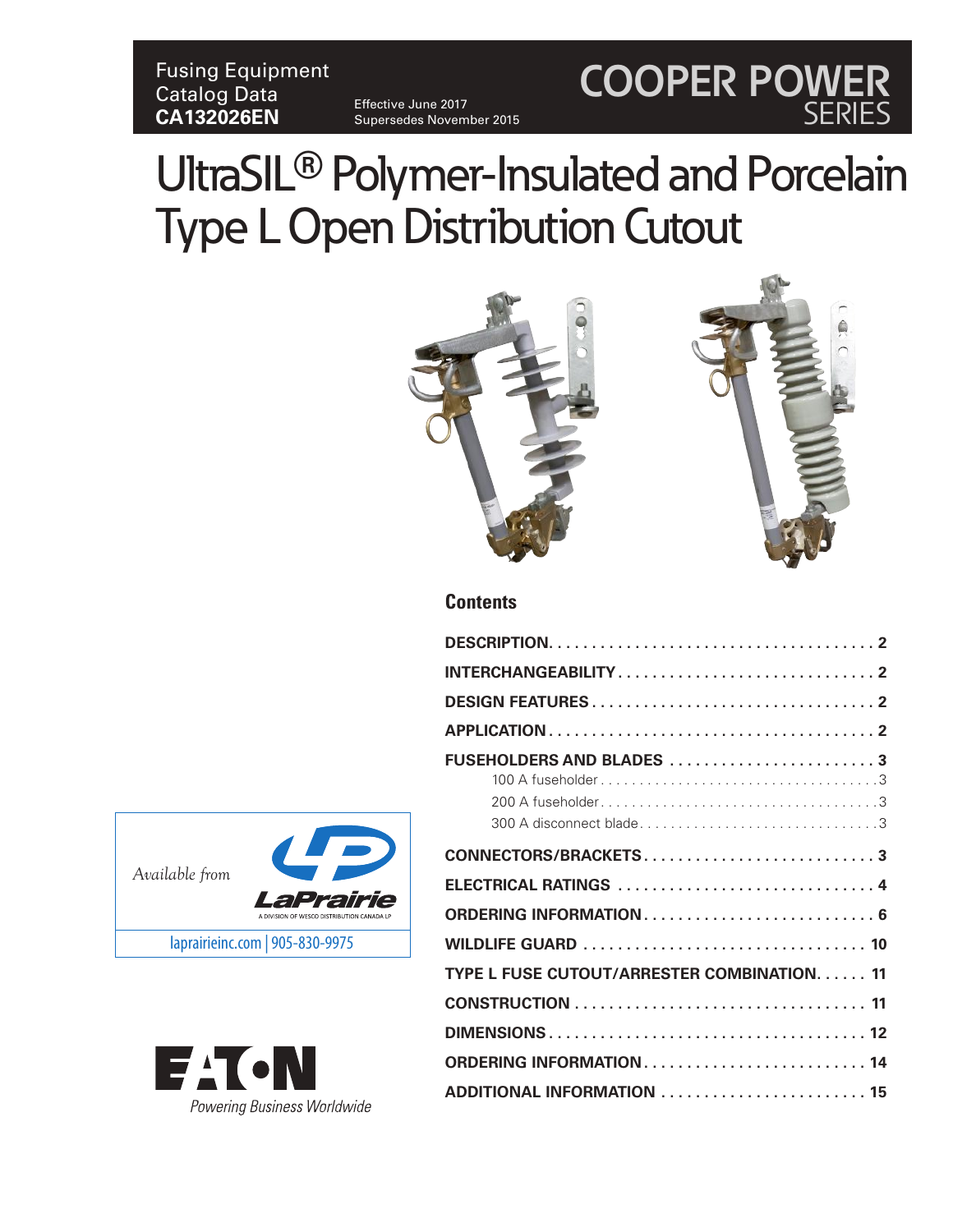## Catalog Data CA132026EN

Effective June 2017

# **Description**

Eaton has set a standard of excellence for polymer distribution cutouts with its Cooper Power™ series UltraSIL® polymer-insulated interchangeable cutouts. Our premium UltraSIL polymer-insulated cutout incorporates an industry recognized silicone rubber insulating material with superior hydrophobic qualities. Eaton offers Type L cutouts in both polymer and porcelain designs, which provide reliable overcurrent protection for primary distribution circuits. Overcurrent protection safeguards an electric system from excessive currents produced by abnormal conditions such as faults, line or equipment overloads, or equipment failures. Polymer and porcelain Type L cutouts are ruggedly constructed and will provide full-range overcurrent protection from minimum melt of a given fuse link to the maximum nameplate interrupting current rating of the cutout.

Polymer and porcelain Type L cutouts are available in 15.5 kV and 27 kV voltage ratings. Both polymer and porcelain Type L cutouts are available with a 100 A or 200 A fuseholder or with a 300 A disconnect blade.

UltraSIL polymer-insulated and porcelain Type L cutouts have been tested to, and meet or exceed all requirements set forth by IEEE Std C37.41™-2008 and IEEE Std C37.42™-2009 standards.

# **Interchangeability**

The key for both polymer and porcelain Type L cutout designs is fuseholder interchangeability. Polymer and porcelain Type L cutouts eliminate the need to stock fuseholders from each manufacturer and are designed to be fuseholder interchangeable with polymer and porcelain cutouts manufactured by S & C Electric Co. (Type XS™), Hubbell Power Company (Type C™) and ABB (Type ICX™).

Fuseholder interchangeability reduces the time required to re-fuse a cutout during an outage by eliminating the need to determine which manufacturer's cutout is on the pole. Re-fusing of the spare fuseholder can be done even before the lineman leaves the truck. Interchangeability also significantly reduces inventory.

## **Design features**

The backbone of the UltraSIL polymer-insulated Type L cutout is comprised of an E-glass fiberglass rod with crimped-on galvanized steel hanger and end fittings. The crimping process results in a robust design capable of withstanding numerous opening and closing operations and the severe forces present during fault current interruptions. The frame is over molded with the industry leading, track resistant, UltraSIL silicone rubber polymer-housing. Independent laboratory tests have verified the superiority of silicone rubber in terms of resistance to UV degradation, surface tracking/performance in contaminated environments, and other important insulating properties. The complete cutout assembly works together as a system and will stand up to years of exposure to environmental extremes.

The porcelain Type L cutout is designed with a solid core, birdproof, one-piece porcelain frame with uniform shed configuration. Sulfur cemented studs provide high strength connections.

The fuseholder is constructed of an epoxy impregnated glass filament wound tube over a moisture-proof inner polymer liner material. A large bronze cast pull ring is utilized for ease

## UltraSIL Polymer-Insulated and Porcelain Type L Open Distribution Cutout

of installation and re-fusing. The bronze trunnion, with lifting ring having both front and side accessibility, is silver plated for minimum contact resistance. The grooved flipper assembly controls link tension, assures low-fault current interruption and prevents link breakage on "close-in."

The cast bronze lower hinge assembly has deep pockets for the trunnion to pivot to minimize accidental fuse removal. The rugged design with wide opening means easy fuseholder installation and removal. The lower contact assembly utilizes stainless steel backup springs and silver-to-silver contacts to minimize contact resistance and assure excellent continuous contact throughout the life of the cutout. The contacts are designed to carry 300 A continuous. Silver-to-silver top contacts are again used to minimize contact resistance. The Type L cutout design develops high contact pressure to assure excellent contact for operating currents and until fault interruption is completed.

Loadbreak hooks, for use with a loadbreak tool, are standard and serve as a "close-in" guide to assure positive make.

Lubricant is applied to all separable connector interchanges. All hardware is designed to interlock during assembly to assure correct alignment. The rugged design assures smooth operation and long life.

# **Application**

Proper cutout application requires several major system considerations: system operating voltage, insulation level, type of system grounding, maximum available fault current the cutout may be subjected to, and anticipated maximum continuous load current.

The polymer and porcelain Type L cutout voltage rating is the maximum design voltage of the cutout. It can be applied, without restrictions, on any three-phase system that has system line-to-line voltage less than or equal to the cutout rating. Type L cutouts can also be applied on single-phase or three-phase solidly grounded wye connected circuits. The circuit can have line-to-neutral voltages up to the voltage rating of the cutout as long as the maximum recovery voltage does not exceed the cutout's rating.

The Basic Impulse Insulation Level (BIL) of a cutout should be coordinated with the insulation of other connected apparatus. The interrupting rating of a cutout should be greater than or equal to the maximum available system fault current unless used in conjunction with current-limiting fuses such as the Companion® II backup fuse or the ELF™ full-range fuse. The cutout selected should have a continuous current rating sufficient to handle the expected load. The 100 A rated fuseholder accepts fuse links from a fraction of 1 A to 100 A. The 200 A fuseholder will accept fuse links with ratings above 100 A to 200 A.

When selecting a cutout or fuse, it is important to consider future load growth and other planned system expansion.

Eaton offers full-range current-limiting fuses for applications where system fault current exceeds the maximum interrupting rating of an expulsion fuse. ELF full-range current-limiting fuses and Tandem ELF fuses are designed to be mounted directly to a polymer or porcelain Type L cutout, replacing the cutout expulsion fuseholder. The ELF fuse's versatile designs allow for safe capacitor protection and reduces the installation costs associated with bolted connections. See Catalog sections CA132027EN and CA132028EN or consult your local Eaton representative for further information.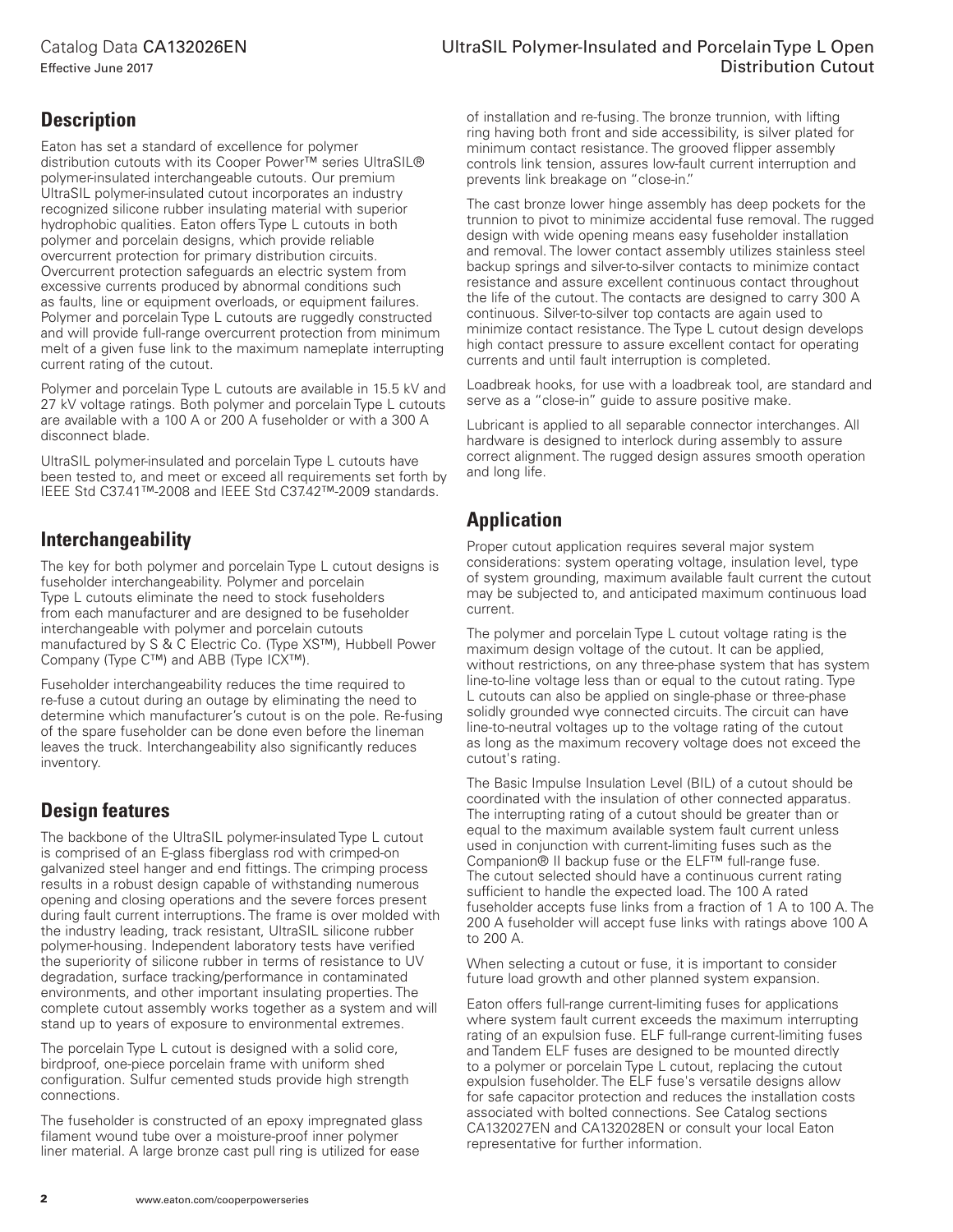# **Fuseholders and blades**

## **100 A fuseholder**

The UltraSIL polymer-insulated and porcelain Type L cutouts accommodate standard IEEE® and NEMA® universal type fuse links. This fuseholder can handle universal links up to 100 A.

An arc shortening rod can be used to obtain the higher interrupting current ratings. The arc shortening rod is made of silver-plated, high-conductivity copper and is mechanically attached to the fuse cap. Removable buttonhead fuse links must be used with arc shortening rods.

The 100 A fuseholder features a spring assist which helps clear the fuseholder under low current operations. It also comes standard with a 9/16" bolt for easy leader installation.



buttonhead fuse links must be used with arc shortening rods. The 200 A fuseholder features a spring assist which helps clear the fuseholder under lower current operations. It also comes standard with a 9/16" bolt and captive washer for easy leader installation and capturing.

## **300 A disconnect blade**

UltraSIL polymer-insulated and porcelain Type L 300 A disconnect blades (refer to Figure 3) are constructed of a high-conductivity copper tube. 300 A fuse caps are threaded directly onto the copper tube, reducing the number of current interchanges on the blade to only two.



**Figure 3. 300 A disconnect blade**

## **Connectors/brackets**

UltraSIL polymer-insulated and porcelain Type L cutouts include a tin-plated bronze parallel-groove connector as standard. The parallel-groove connector fits a conductor range of #8 solid (.128" diameter) to 250 MCM (.575" diameter). Tin-plated bronze eyebolt and large eyebolt connector options are also available. The eyebolt connector fits a conductor range of #8 solid (.128" diameter) to 2/0 stranded (.419" diameter) and the large eyebolt connector fits a conductor range of #6 solid (.162" diameter) to 250 MCM (.575" diameter).

UltraSIL polymer-insulated and porcelain Type L cutout crossarm mounting includes a heavy-duty NEMA® Type B crossarm mounting bracket to withstand the mechanical forces generated during fault current interruptions when using an expulsion fuse link. An extended crossarm mounting bracket option is also available. Type L cutouts are also available without crossarm mounting brackets. See Table 3 for all connector and bracket options.

**Figure 1. 100 A fuseholder**

## **200 A fuseholder**

This fuseholder can handle universal links above 100 A up to 200 A and is fully rated for 15.5 kV or 27 kV voltage ratings.



#### **Figure 2. 200 A fuseholder**

The 200 A door comes standard with an arc shortening rod. The arc shortening rod is made of silver-plated, high-conductivity copper and is mechanically attached to the fuse cap. Removable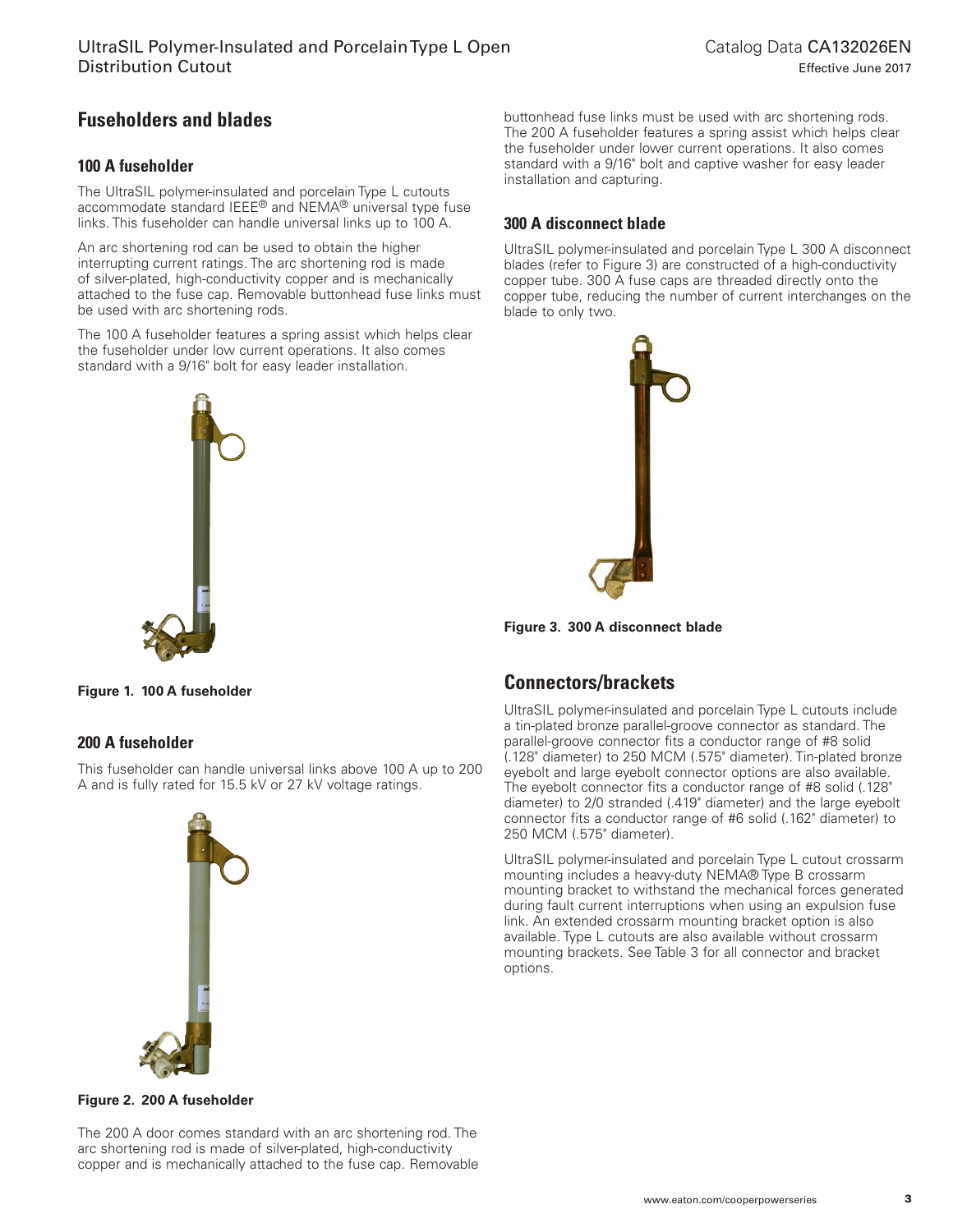## Catalog Data CA132026EN

Effective June 2017

# **Electrical ratings**

Electrical insulation ratings for the polymer and porcelain Type L cutouts are shown in Table 1.

All cutouts have been tested in accordance with IEEE Std C37.40™-2003, IEEE Std C37.41™-2008 and IEEE Std C37.42™-2009 standards.



**Figure 4. Parallel-groove connector**



**Figure 5. Eyebolt connector**

**Figure 6. Additional arrester mounting hardware (bagged) included for options 5 and 6**

#### **Table 1. 15 and 27 kV Polymer and Porcelain Type L Interchangeable Cutout Specifications**

|                               | <b>Base Catalog Number*</b>   | <b>Maximum</b><br>Voltage |          |                                  | <b>Interrupting Rating (A rms)</b> |                         | <b>Creep Distance</b><br>inches (mm) |                  | <b>Approximate Weight</b><br>lbs. (kg) |                  |
|-------------------------------|-------------------------------|---------------------------|----------|----------------------------------|------------------------------------|-------------------------|--------------------------------------|------------------|----------------------------------------|------------------|
| <b>Polymer</b>                | <b>Porcelain</b>              | Rating<br>(kV)            | BIL (kV) | <b>Continuous</b><br>Current (A) | <b>Symmetrical</b>                 | Asymmetrical            | <b>Polymer</b>                       | <b>Porcelain</b> | <b>Polymer</b>                         | <b>Porcelain</b> |
| S <sub>4</sub> B <sub>1</sub> | L <sub>4</sub> B <sub>1</sub> | 15.5                      | 110      | 100                              | 7.100                              | 10,000                  | 14.2 (362)                           | 8.5(216)         | 8.2(3.7)                               | 14.5(6.5)        |
| S4BA**                        | $L4BA**$                      | 15.5                      | 110      | 100                              | 10,600                             | 16,000                  | 14.2 (362)                           | 8.5(216)         | 8.3(3.8)                               | 14.6(6.6)        |
| $S4B2***$                     | $L4B2**$                      | 15.5                      | 110      | 200                              | 8,000                              | 12,000                  | 14.2 (362)                           | 8.5(216)         | 8.7(3.9)                               | 15.0(6.8)        |
| S <sub>4</sub> B <sub>3</sub> | L4B3                          | 15.5                      | 110      | 300                              | Disconnect <sup>T</sup>            | Disconnect <sup>T</sup> | 14.2 (362)                           | 8.5(216)         | 7.7(3.5)                               | 14.0(6.4)        |
|                               | <b>L9C1</b>                   | 27                        | 125      | 100                              | 5,300                              | 8,000                   |                                      | 11.0 (279)       |                                        | 16.7(7.5)        |
|                               | $L9CA**$                      | 27                        | 125      | 100                              | 8.000                              | 12,000                  |                                      | 11.0 (279)       |                                        | 16.8(7.6)        |
|                               | $L9C2***$                     | 27                        | 125      | 200                              | 7,100                              | 10,000                  |                                      | 11.0 (279)       |                                        | 17.2(7.8)        |
|                               | L9C3                          | 27                        | 125      | 300                              | Disconnect <sup>T</sup>            | Disconnect <sup>T</sup> |                                      | 11.0 (279)       |                                        | 16.2(7.3)        |
| S <sub>9</sub> D <sub>1</sub> | L <sub>9</sub> D <sub>1</sub> | 27                        | 150      | 100                              | 5,300                              | 8,000                   | 22.3 (566)                           | 17.0 (432)       | 10.2(4.6)                              | 22.5(10.2)       |
| $S9DA***$                     | $L9DA**$                      | 27                        | 150      | 100                              | 8,000                              | 12,000                  | 22.3 (566)                           | 17.0 (432)       | 10.3(4.7)                              | 22.6(10.3)       |
| $S9D2***$                     | $L9D2***$                     | 27                        | 150      | 200                              | 7.100                              | 10,000                  | 22.3 (566)                           | 17.0 (432)       | 10.7(4.9)                              | 23.0 (10.4)      |
| S9D3                          | L9D3                          | 27                        | 150      | 300                              | Disconnect <sup>T</sup>            | Disconnect <sup>1</sup> | 22.3 (566)                           | 17.0 (432)       | 9.7(4.4)                               | 22.0(10.0)       |

\* Base catalog number for standard polymer-insulated and porcelain Type L unit. See Table 3 for optional connectors and brackets.

\*\* These units include an arc shortening rod and must be used with removable buttonhead fuse links.

† 300 A disconnect short-time current ratings: 12 kA (Asym) momentary, 8.6 kA (sym) 15-cycle and 1.6 kA 3 sec.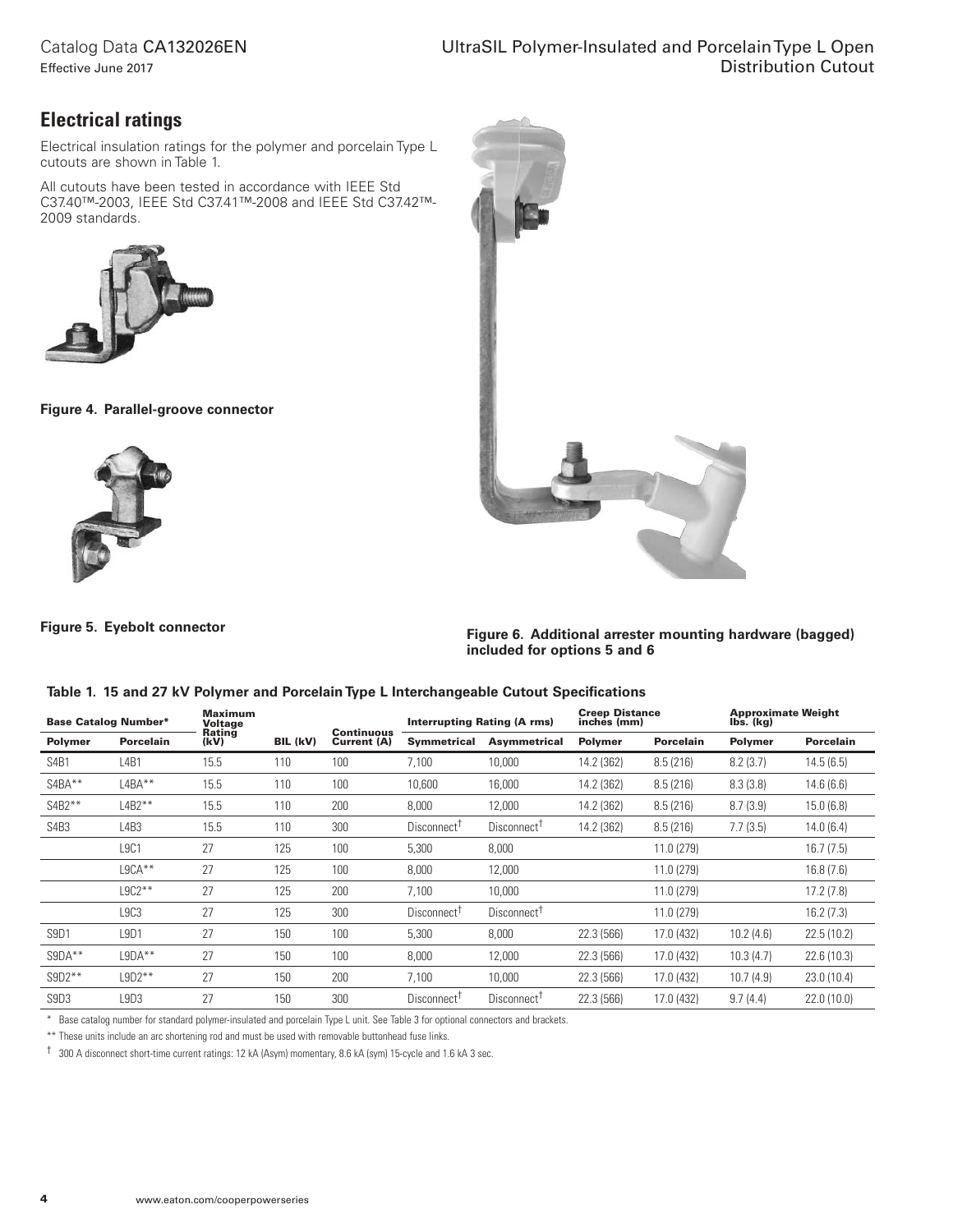

**Figure 7. Polymer-insulated Type L cutout assembly shown. Dimensions apply to both polymer-insulated and porcelain Type L cutouts**

| Table 2. Polymer-Insulated and Porcelain Type L Cutouts Dimensional Data (Refer to Figure 4) |
|----------------------------------------------------------------------------------------------|
|----------------------------------------------------------------------------------------------|

| <b>Voltage</b><br>Rating |                  | Dimensions inches (mm) |            | <b>Creepage Distance</b><br>inches (mm) |            |            |                |                  |
|--------------------------|------------------|------------------------|------------|-----------------------------------------|------------|------------|----------------|------------------|
| kV                       | <b>BIL</b><br>kV | А                      | в          | С                                       | D          |            | <b>Polymer</b> | <b>Porcelain</b> |
| 15.5                     | 110              | 11.3 (288)             | 13.5 (343) | 8.1(207)                                | 11.5 (292) | 16.3 (414) | 14.2 (362)     | 8.5(216)         |
| 27                       | $125*$           | 14.7 (374)             | 14.0 (358) | 10.1 (257)                              | 14.9 (379) | 19.6 (498) |                | 11.0 (279)       |
|                          | 150              |                        | 14.2 (363) |                                         |            |            | 22.3 (566)     | 17.0 (432)       |

\* Electrical and dimensional information applies to porcelain cutouts only.



**Figure 8. NEMA® "D" pole mounting bracket (option 8) and extended bracket (option 4) in Table 3, digit 6**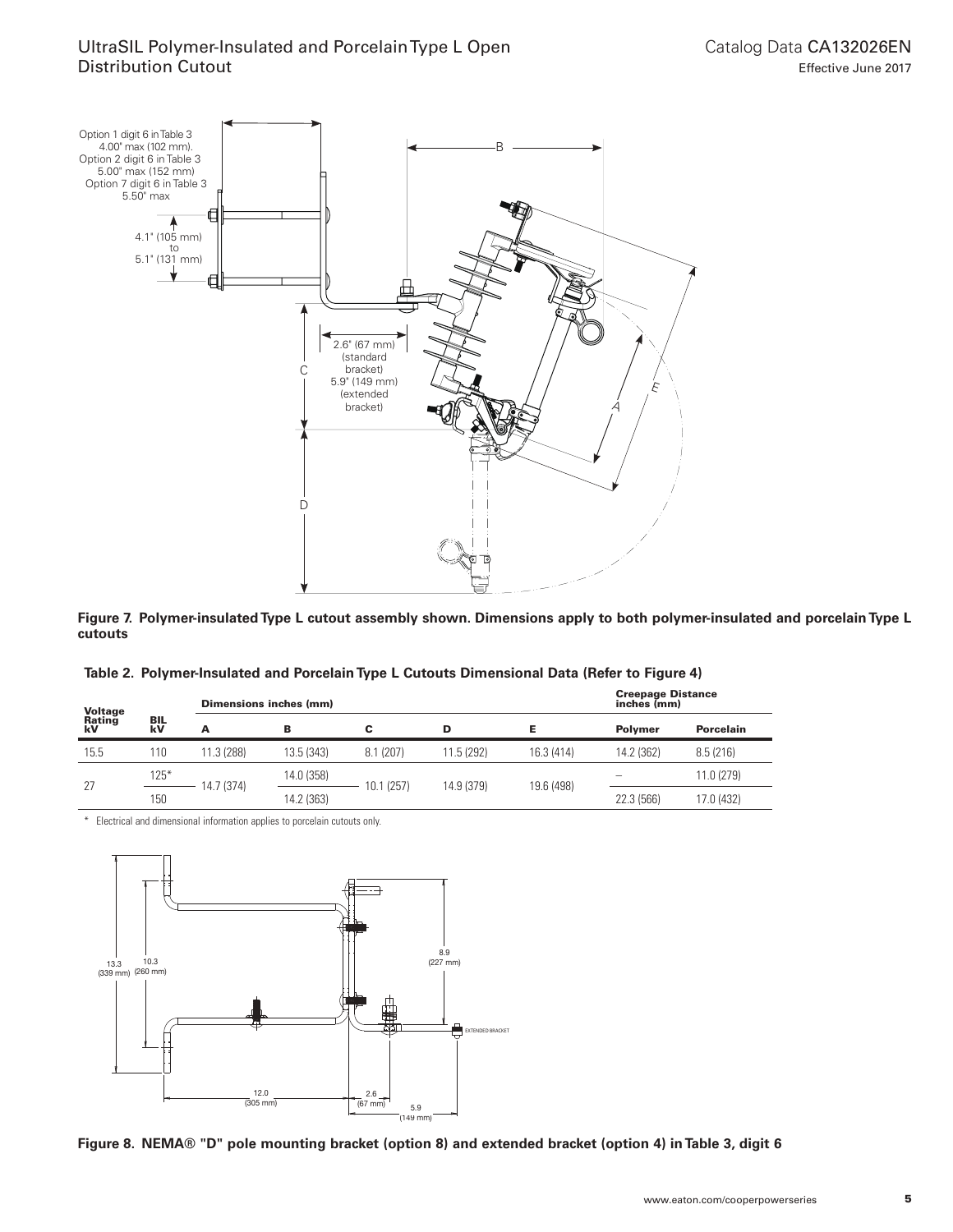**Ordering information**

To order a complete Type L cutout with a fuseholder or disconnect blade, choose the appropriate part number from Table 3.

To order an individual fuseholder, disconnect blade, or the cutout mounting frame, refer to Table 8 or Table 9.

#### **Table 3. Polymer-Insulated and Porcelain Type L Cutout Combination Numbering System**

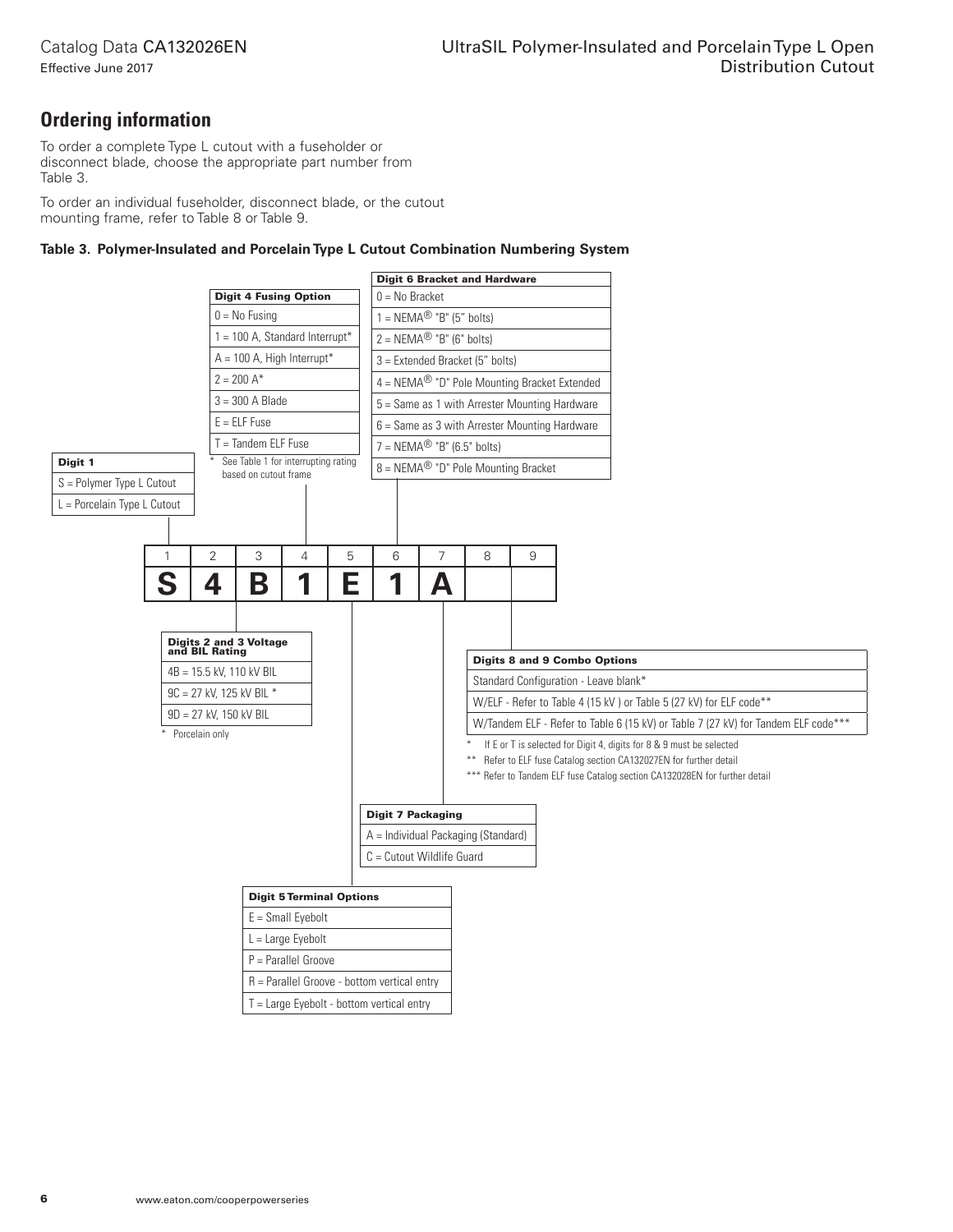| <b>ELF Fuse Rating Code*</b> |              | <b>ELF Fuse Ratings</b> |                  | <b>Continuous Current Ratings A<sup>a</sup></b> |                          |       |                                                       |
|------------------------------|--------------|-------------------------|------------------|-------------------------------------------------|--------------------------|-------|-------------------------------------------------------|
| Digit 8                      | Digit 9      | <b>Voltage kV</b>       | <b>Current A</b> | 25 °C                                           | 40 °C                    | 55 °C | <b>Maximum Interrupting Current A rms Symmetrical</b> |
| 3                            | Α            | 8.3                     | 6                | 8                                               | $\overline{\phantom{a}}$ | 6     | 31000                                                 |
| 3                            | B            | 8.3                     | 8                | 12                                              | 11                       | 11    | 31000                                                 |
| 3                            | $\sim$<br>U  | 8.3                     | 12               | 18                                              | 17                       | 16    | 31000                                                 |
| 3                            | D            | 8.3                     | 18               | 25                                              | 24                       | 23    | 31000                                                 |
| 3                            |              | 8.3                     | 20               | 27                                              | 26                       | 25    | 31000                                                 |
| 3                            |              | 8.3                     | 25               | 34                                              | 33                       | 31    | 31000                                                 |
| 3                            | G            | 8.3                     | 30               | 43                                              | 41                       | 39    | 31000                                                 |
| 3                            | Н            | 8.3                     | 40               | 50                                              | 48                       | 46    | 31000                                                 |
| 3                            |              | 8.3                     | $50***$          | 68                                              | 65                       | 62    | 31000                                                 |
| 3                            | К            | 8.3                     | $65***$          | 78                                              | 75                       | 71    | 31000                                                 |
| 3                            |              | 8.3                     | $80**$           | 95                                              | 91                       | 87    | 31000                                                 |
| 4                            | Α            | 15.0                    | 6                | 8                                               | ∍                        | 6     | 20000                                                 |
| 4                            | B            | 15.0                    | 8                | 12                                              | 11                       | 11    | 20000                                                 |
| 4                            | $\sim$<br>ι, | 15.0                    | 12               | 18                                              | 17                       | 16    | 20000                                                 |
| 4                            | D            | 15.0                    | 18               | 25                                              | 24                       | 23    | 20000                                                 |
|                              | F            | 15.0                    | 20               | 27                                              | 26                       | 25    | 20000                                                 |

### **Table 4. ELF Fuse Ratings for 15 kV UltraSIL Polymer-Insulated and Porcelain Type L Fuse Cutouts**

a For temperatures other than listed, a deration factor of 0.26% per °C can be applied.

\* Replace digits 8 and 9 of the catalog number with the correct ELF fuse rating codes.

\*\* Double-barrel design

Note: For more information regarding the ELF fuse, refer to Catalog section CA132027EN.

#### **Table 5. ELF Fuse Ratings for 27 kV UltraSIL Polymer-Insulated and Porcelain Type L Fuse Cutouts**

|         | <b>ELF Fuse Rating Code*</b><br><b>ELF Fuse Ratings</b><br><b>Continuous Current Ratings A<sup>a</sup></b> |                   |                  |       |                |       |                                                       |
|---------|------------------------------------------------------------------------------------------------------------|-------------------|------------------|-------|----------------|-------|-------------------------------------------------------|
| Digit 8 | Digit 9                                                                                                    | <b>Voltage kV</b> | <b>Current A</b> | 25 °C | 40 °C          | 55 °C | <b>Maximum Interrupting Current A rms Symmetrical</b> |
| 3       | Α                                                                                                          | 8.3               | 6                | 8     | $\overline{7}$ | 6     | 31,000                                                |
| 3       | B                                                                                                          | 8.3               | 8                | 12    | 11             | 11    | 31,000                                                |
| 3       | C                                                                                                          | 8.3               | 12               | 18    | 17             | 16    | 31,000                                                |
| 3       | D                                                                                                          | 8.3               | 18               | 25    | 24             | 23    | 31,000                                                |
| 3       | E                                                                                                          | 8.3               | 20               | 27    | 26             | 25    | 31,000                                                |
| 3       | F.                                                                                                         | 8.3               | 25               | 34    | 33             | 31    | 31,000                                                |
| 3       | G                                                                                                          | 8.3               | 30               | 43    | 41             | 39    | 31,000                                                |
| 3       | H                                                                                                          | 8.3               | 40               | 50    | 48             | 46    | 31,000                                                |
| 3       | J                                                                                                          | 8.3               | $50***$          | 68    | 65             | 62    | 31,000                                                |
| 3       | К                                                                                                          | 8.3               | $65***$          | 78    | 75             | 71    | 31,000                                                |
| 3       |                                                                                                            | 8.3               | $80**$           | 95    | 91             | 87    | 31,000                                                |
| 4       | А                                                                                                          | $15.0***$         | 6                | 8     | $\overline{7}$ | 6     | 43,000                                                |
| 4       | B                                                                                                          | $15.0***$         | 8                | 12    | 11             | 11    | 43,000                                                |
| 4       | C                                                                                                          | $15.0***$         | 12               | 18    | 17             | 16    | 43,000                                                |
| 4       | D.                                                                                                         | $15.0***$         | 18               | 25    | 24             | 23    | 43,000                                                |
| 4       | E                                                                                                          | $15.0***$         | 20               | 27    | 26             | 25    | 43,000                                                |
| 4       | F                                                                                                          | $15.0***$         | 25               | 34    | 33             | 31    | 43,000                                                |
| 4       | G                                                                                                          | $15.0***$         | $30***$          | 43    | 41             | 39    | 43,000                                                |
| 4       | H                                                                                                          | $15.0***$         | $40***$          | 50    | 48             | 46    | 43,000                                                |
| 4       | J                                                                                                          | $15.0***$         | $50***$          | 68    | 65             | 62    | 43,000                                                |
| 5       | А                                                                                                          | 23.0              | 6                | 8     | $\overline{7}$ | 6     | 31,000                                                |
| 5       | B                                                                                                          | 23.0              | 8                | 12    | 11             | 11    | 31,000                                                |
| 5       | C                                                                                                          | 23.0              | 12               | 18    | 17             | 16    | 31,000                                                |
| 5       | D                                                                                                          | 23.0              | 18               | 25    | 24             | 23    | 31,000                                                |
| 5       | Ε                                                                                                          | 23.0              | 20               | 27    | 26             | 25    | 31,000                                                |
| 5       | E.                                                                                                         | 23.0              | $25***$          | 34    | 33             | 31    | 31,000                                                |
| 5       | G                                                                                                          | 23.0              | $30***$          | 43    | 41             | 39    | 31,000                                                |

a For temperatures other than listed, a deration factor of 0.26% per °C can be applied.

Replace digits 8 and 9 of the catalog number with the correct ELF fuse rating codes.

\*\* Double-barrel design

\*\*\* These ELF fuses have been tested and approved for a 17.2 kV application.

Note: For more information regarding the ELF fuse, refer to Catalog section CA132027EN.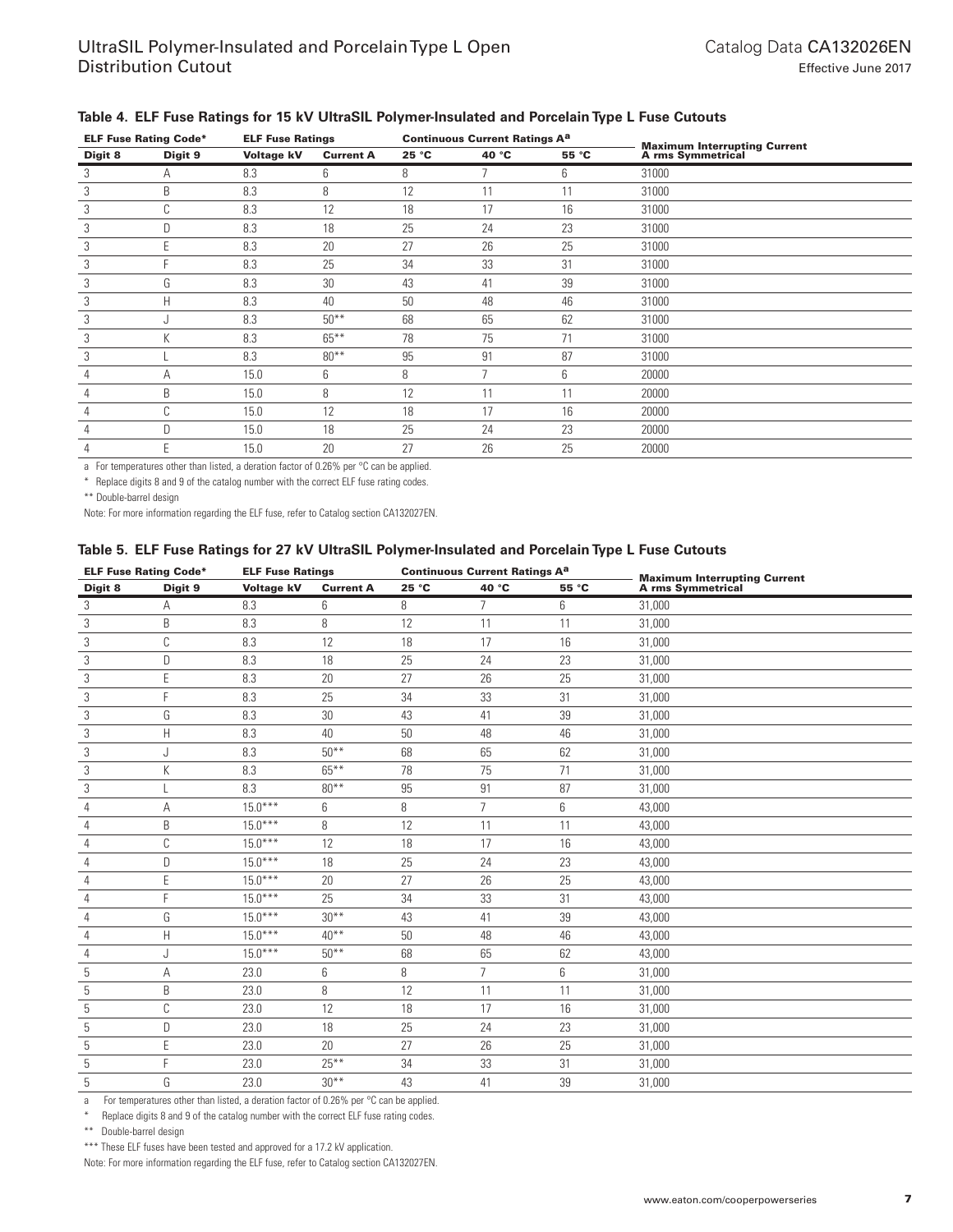| <b>Tandem ELF Fuse Rating Code*</b> |             | <b>Companion II Fuse Ratings**</b> |             | <b>Fuse Link Current</b><br>Ratings*** |                                                      |
|-------------------------------------|-------------|------------------------------------|-------------|----------------------------------------|------------------------------------------------------|
| Digit 8                             | Digit 9     | Voltage (kV)                       | Current (A) | (A)                                    | Maximum Interrupting<br>Current A rms<br>Symmetrical |
| 3                                   | $\mathbf 0$ | 8.3                                | 25          | None                                   | 50,000                                               |
| 3                                   | Α           | 8.3                                | 25          | 0.33                                   | 50,000                                               |
| $\sqrt{3}$                          | B           | 8.3                                | 25          | 0.50                                   | 50,000                                               |
| 3                                   | $\mathbb C$ | 8.3                                | 25          | 0.75                                   | 50,000                                               |
| 3                                   | D           | 8.3                                | 25          | $\mathbf{1}$                           | 50,000                                               |
| $\sqrt{3}$                          | E           | 8.3                                | 25          | 1.25                                   | 50,000                                               |
| 3                                   | F           | 8.3                                | 25          | 1.50                                   | 50,000                                               |
| 3                                   | G           | 8.3                                | 25          | $\mathbf{2}$                           | 50,000                                               |
| 3                                   | Н           | 8.3                                | 25          | 3                                      | 50,000                                               |
| 3                                   | J           | 8.3                                | 25          | $\overline{4}$                         | 50,000                                               |
| 3                                   | K           | 8.3                                | 25          | 5                                      | 50,000                                               |
| 3                                   |             | 8.3                                | 25          | $\overline{7}$                         | 50,000                                               |
| 3                                   | M           | 8.3                                | 25          | 10                                     | 50,000                                               |
| 3                                   | N           | 8.3                                | 25          | 15                                     | 50,000                                               |
| 3                                   | P           | 8.3                                | 25          | 20                                     | 50,000                                               |
| $\overline{4}$                      | $\mathbb O$ | 15.0 <sup>†</sup>                  | 25          | None                                   | 43,000                                               |
| $\overline{4}$                      | А           | $15.0^{\text{t}}$                  | 25          | 0.33                                   | 43,000                                               |
| 4                                   | B           | $15.0^{\text{t}}$                  | 25          | 0.50                                   | 43,000                                               |
| 4                                   | С           | 15.0 <sup>†</sup>                  | 25          | 0.75                                   | 43,000                                               |
| $\overline{4}$                      | D           | $15.0^{\text{t}}$                  | 25          | $\mathbf{1}$                           | 43,000                                               |
| $\overline{4}$                      | E           | $15.0^{\text{t}}$                  | 25          | 1.25                                   | 43,000                                               |
| $\overline{4}$                      | F           | $15.0^{\text{t}}$                  | 25          | 1.50                                   | 43,000                                               |
| $\overline{4}$                      | G           | 15.0 <sup>†</sup>                  | 25          | $\overline{2}$                         | 43,000                                               |
| 4                                   | Н           | 15.0 <sup>†</sup>                  | 25          | 3                                      | 43,000                                               |
| $\overline{4}$                      | J           | $15.0 +$                           | 25          | $\overline{4}$                         | 43,000                                               |
| 4                                   | K           | 15.0 <sup>†</sup>                  | 25          | 5                                      | 43,000                                               |
| $\overline{4}$                      |             | $15.0^{\text{t}}$                  | 25          | $\overline{7}$                         | 43,000                                               |
| $\overline{4}$                      | M           | 15.0 <sup>†</sup>                  | 25          | $10\,$                                 | 43,000                                               |
| $\overline{4}$                      | N           | $15.0^{\text{t}}$                  | 25          | 15                                     | 43,000                                               |
| $\sqrt{4}$                          | P           | 15.0 <sup>†</sup>                  | 25          | 20                                     | 43,000                                               |

#### **Table 6. Tandem ELF Fuse Ratings for 15 kV UltraSIL Polymer-Insulated or Porcelain Type L Cutouts**

\* Replace digits 8 & 9 of the catalog number with the correct Tandem ELF fuse rating codes.

\*\* Digit 8 defines the Tandem ELF fuse voltage rating with the Companion II fuse current rating.

\*\*\* Digit 9 defines the Tandem ELF fuse link current rating. X-Link=1/3-2A, D-Link=3-20A.

† 15kV Companion II fuses have been tested and are approved for 17.2 kV applications.

Note: For more information regarding Tandem ELF fuse refer to Catalog section CA132028EN.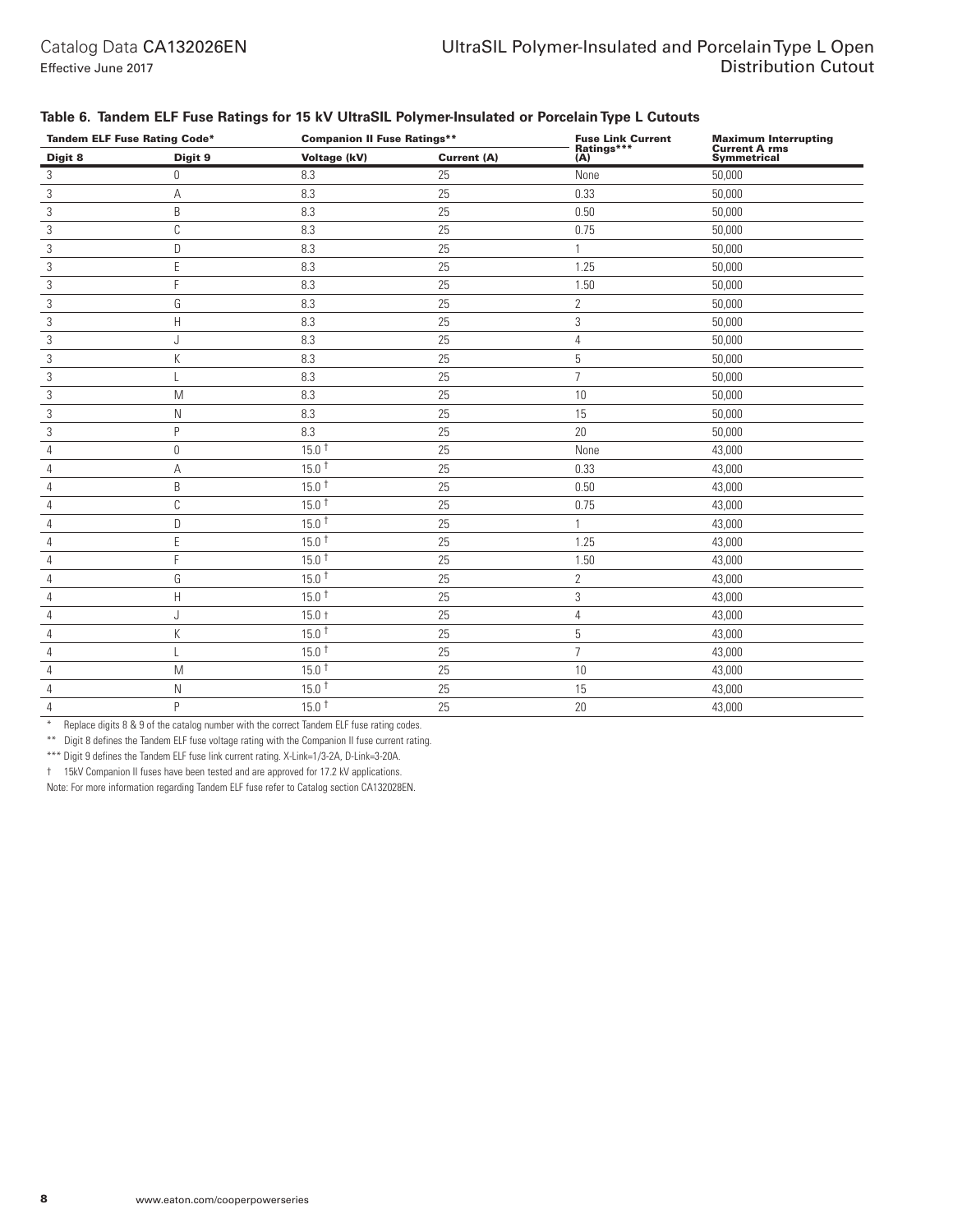#### **Table 7. Tandem ELF Fuse Ratings for 27 kV UltraSIL Polymer-Insulated or Porcelain Type L Cutouts**

| <b>Tandem ELF Fuse Rating Code*</b> |                                                                                       | <b>Companion Fuse Ratings**</b> |             | <b>Fuse Link</b><br>Current Ratings*** | Maximum Interrupting<br>Current A rms<br>Symmetrical |  |
|-------------------------------------|---------------------------------------------------------------------------------------|---------------------------------|-------------|----------------------------------------|------------------------------------------------------|--|
| Digit 8                             | Digit 9                                                                               | Voltage (kV)                    | Current (A) | (A)                                    |                                                      |  |
| 3                                   | 0                                                                                     | 8.3                             | 25          | None                                   | 50,000                                               |  |
| $\ensuremath{\mathsf{3}}$           | А                                                                                     | 8.3                             | 25          | 0.33                                   | 50,000                                               |  |
| $\sqrt{3}$                          | B                                                                                     | 8.3                             | 25          | 0.50                                   | 50,000                                               |  |
| 3                                   | С                                                                                     | 8.3                             | 25          | 0.75                                   | 50,000                                               |  |
| $\sqrt{3}$                          | D                                                                                     | 8.3                             | 25          | $\mathbf{1}$                           | 50,000                                               |  |
| 3                                   | E                                                                                     | 8.3                             | 25          | 1.25                                   | 50,000                                               |  |
| 3                                   | F                                                                                     | 8.3                             | 25          | 1.50                                   | 50,000                                               |  |
| $\sqrt{3}$                          | G                                                                                     | 8.3                             | 25          | $\mathbf{2}$                           | 50,000                                               |  |
| $\sqrt{3}$                          | $\mathsf{H}$                                                                          | 8.3                             | 25          | 3                                      | 50,000                                               |  |
| 3                                   | J                                                                                     | 8.3                             | 25          | $\overline{4}$                         | 50,000                                               |  |
| 3                                   | К                                                                                     | 8.3                             | 25          | 5                                      | 50,000                                               |  |
| $\sqrt{3}$                          | L                                                                                     | 8.3                             | 25          | $\overline{7}$                         | 50,000                                               |  |
| $\sqrt{3}$                          | M                                                                                     | 8.3                             | 25          | 10                                     | 50,000                                               |  |
| $\sqrt{3}$                          | N                                                                                     | 8.3                             | 25          | 15                                     | 50,000                                               |  |
| $\sqrt{3}$                          | P                                                                                     | 8.3                             | 25          | $20\,$                                 | 50,000                                               |  |
| $\overline{4}$                      | $\mathbb O$                                                                           | $15.0^{\text{t}}$               | 25          | None                                   | 50,000                                               |  |
| $\overline{4}$                      | А                                                                                     | $15.0^{\text{ }+}$              | 25          | 0.33                                   | 43,000                                               |  |
| 4                                   | B                                                                                     | $15.0^{\text{ }+}$              | 25          | 0.50                                   | 43,000                                               |  |
| $\overline{4}$                      | $\mathbb C$                                                                           | $15.0^{\text{ }+}$              | 25          | 0.75                                   | 43,000                                               |  |
| $\overline{4}$                      | $\mathsf D$                                                                           | $15.0^{\text{ }+}$              | 25          | 1                                      | 43,000                                               |  |
| $\overline{4}$                      | $\mathsf E$                                                                           | $15.0^{\text{ }+}$              | 25          | 1.25                                   | 43,000                                               |  |
| $\overline{4}$                      | F                                                                                     | $15.0^{\text{ }+}$              | 25          | 1.50                                   | 43,000                                               |  |
| $\overline{4}$                      | G                                                                                     | $15.0^{\text{ }+}$              | 25          | $\mathbf{2}$                           | 43,000                                               |  |
| $\overline{4}$                      | $\boldsymbol{\mathsf{H}}$                                                             | $15.0^{\text{ }+}$              | 25          | 3                                      | 43,000                                               |  |
| 4                                   | J                                                                                     | $15.0^{\text{ }+}$              | 25          | 4                                      | 43,000                                               |  |
| $\overline{4}$                      | К                                                                                     | $15.0^{\text{ }+}$              | 25          | 5                                      | 43,000                                               |  |
| $\overline{4}$                      | L                                                                                     | $15.0^{\text{ }+}$              | 25          | $\overline{7}$                         | 43,000                                               |  |
| $\overline{4}$                      | $\mathsf{M}% _{T}=\mathsf{M}_{T}\!\left( a,b\right) ,\ \mathsf{M}_{T}=\mathsf{M}_{T}$ | $15.0^{\text{+}}$               | 25          | $10$                                   | 43,000                                               |  |
| $\sqrt{4}$                          | N                                                                                     | $15.0^{\text{ }+}$              | 25          | 15                                     | 43,000                                               |  |
| $\overline{4}$                      | P                                                                                     | $15.0^{\text{ }+}$              | 25          | 20                                     | 43,000                                               |  |
| $\overline{5}$                      | $\mathbb O$                                                                           | 23.0                            | 25          | None                                   | 31,000                                               |  |
| 5                                   | А                                                                                     | 23.0                            | 25          | 0.33                                   | 31,000                                               |  |
| $\overline{5}$                      | B                                                                                     | 23.0                            | 25          | 0.50                                   | 31,000                                               |  |
| 5                                   | $\mathbb C$                                                                           | 23.0                            | 25          | 0.75                                   | 31,000                                               |  |
| $\sqrt{5}$                          | D                                                                                     | 23.0                            | 25          | $\mathbf{1}$                           | 31,000                                               |  |
| 5                                   | E                                                                                     | 23.0                            | 25          | 1.25                                   | 31,000                                               |  |
| 5                                   | F                                                                                     | 23.0                            | $25\,$      | 1.50                                   | 31,000                                               |  |
| $\overline{5}$                      | G                                                                                     | 23.0                            | 25          | $\sqrt{2}$                             | 31,000                                               |  |
| $\sqrt{5}$                          | $\boldsymbol{\mathsf{H}}$                                                             | 23.0                            | 25          | 3                                      | 31,000                                               |  |
| $\sqrt{5}$                          | J                                                                                     | 23.0                            | $25\,$      | $\overline{4}$                         | 31,000                                               |  |
| $\overline{5}$                      | K                                                                                     | 23.0                            | $25\,$      | $\mathbf 5$                            | 31,000                                               |  |
| $\overline{5}$                      | L                                                                                     | 23.0                            | 25          | $\overline{7}$                         | 31,000                                               |  |
| $\overline{5}$                      | $\mathsf{M}% _{T}=\mathsf{M}_{T}\!\left( a,b\right) ,\ \mathsf{M}_{T}=\mathsf{M}_{T}$ | 23.0                            | $25\,$      | 10                                     | 31,000                                               |  |
| $\overline{5}$                      | $\hbox{N}$                                                                            | 23.0                            | $25\,$      | 15                                     | 31,000                                               |  |
| $\overline{5}$                      | $\mathsf P$                                                                           | 23.0                            | 25          | 20                                     | 31,000                                               |  |

\* Replace digits 8 & 9 of the catalog number with the correct Tandem ELF fuse rating codes.

\*\* Digit 8 defines the Tandem ELF fuse voltage rating with the Companion II fuse current rating.

\*\*\* Digit 9 defines the Tandem ELF fuse link current rating. X-Link=1/3-2A, D-Link=3-20A.

† 15 kV Companion II fuses have been tested and are approved for 17.2 kV applications.

Note: For more information regarding Tandem ELF fuse refer to Catalog section CA132028EN.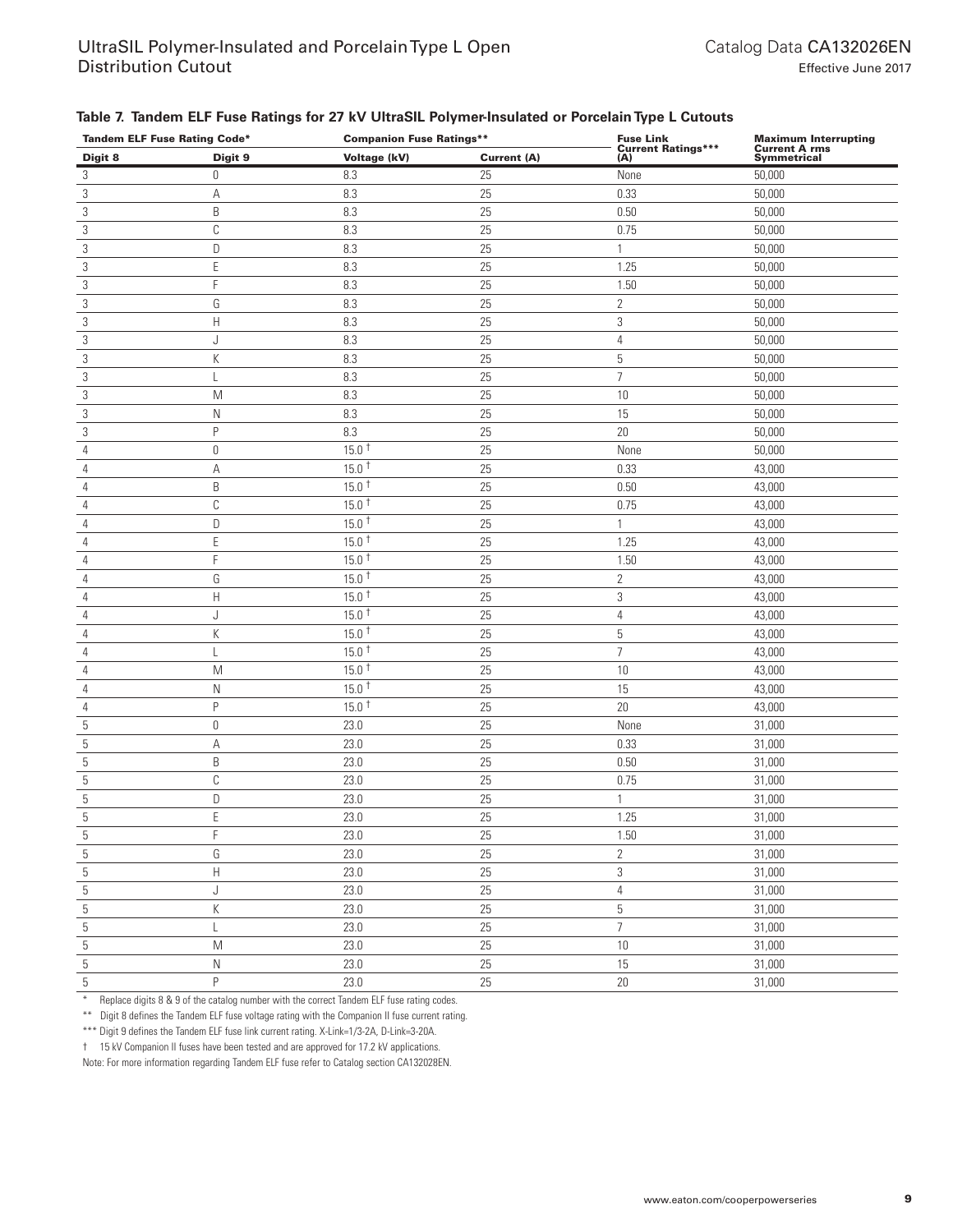Approximate

| <b>Catalog Number</b>           | <b>Maximum Design</b><br><b>Voltage kV</b> | <b>Continuous</b><br><b>Current A-rms</b> | <b>Interrupting Rating</b><br>A-rms Asym | Fuseholder<br>Length<br>Inches (mm) |             | <b>Replacement</b><br>Caps |
|---------------------------------|--------------------------------------------|-------------------------------------------|------------------------------------------|-------------------------------------|-------------|----------------------------|
| For 15.5 kV, 110 kV BIL Cutouts |                                            |                                           |                                          |                                     |             |                            |
| LDB100A                         |                                            | 100                                       | 10,000                                   |                                     | 1.9(.86)    | LDB100CAP                  |
| LDBA00A <sup>+</sup>            |                                            | 100                                       | 16,000                                   | 11.32 (288)                         | 2.0(0.91)   | LDBA00CAP                  |
| LDB200B†                        | 15.5                                       | 200                                       | 12,000                                   |                                     | 2.4(1.1)    | LDB20BCAP                  |
| LDB300A                         |                                            | 300                                       | Disconnect**                             |                                     | 1.4(.64)    | LC12X1                     |
| For 27 kV, 125 kV BIL Cutouts   |                                            |                                           |                                          |                                     |             |                            |
| LDC100A                         |                                            | 100                                       | 8,000                                    |                                     | 2.1(.95)    | LDB100CAP                  |
| LDCA00A <sup>+</sup>            | 27                                         | 100                                       | 12,000                                   | 14.74 (374)                         | 2.2(1.0)    | LDCA00CAP                  |
| LDC200Bt                        |                                            | 200                                       | 10,000                                   |                                     | 2.6(1.2)    | LDC20BCAP                  |
| LDC300A                         |                                            | 300                                       | Disconnect**                             |                                     | $1.6$ (.73) | LC12X1                     |
| For 27 kV, 150 kV BIL Cutouts   |                                            |                                           |                                          |                                     |             |                            |
| LDC100A                         |                                            | 100                                       | 8,000                                    |                                     | 2.1(.95)    | LDB100CAP                  |
| LDCA00At                        | 27                                         | 100                                       | 12,000                                   | 14.74 (374)                         | 2.2(1.0)    | LDCA00CAP                  |
| LDC200B <sup>+</sup>            |                                            | 200                                       | 10,000                                   |                                     | 2.6(1.2)    | LDC20BCAP                  |
| LDC300A                         |                                            |                                           | Disconnect**                             |                                     | $1.6$ (.73) | LC12X1                     |

#### **Table 8. Polymer-Insulated and Porcelain Type L Fuseholders, Disconnect Blades, and Replacement Caps**

† These fuseholders include an arc shortening rod and must be used with removable buttonhead fuse links.

\*\* 300 A disconnect short time current ratings: 12 kA (Asym) momentary, 8.6 kA (Sym) 15-Cycle and 1.6 kA 3 sec.

#### **Table 9. Polymer-Insulated and Porcelain Type L Open Cutout Mounting Frames Only (Without Fuseholder or Disconnect Blade)**

| <b>Base Catalog Number*</b><br><b>Type L Cutout</b> |                  |                                       |                 | <b>Creepage Distance</b><br>Inches (mm) |                  | <b>Approximate Weight</b><br>Ibs. (ka) |                  |  |
|-----------------------------------------------------|------------------|---------------------------------------|-----------------|-----------------------------------------|------------------|----------------------------------------|------------------|--|
| <b>Polymer</b>                                      | <b>Porcelain</b> | <b>Maximum Design</b><br>Voltage (kV) | <b>BIL (kV)</b> | <b>Polymer</b>                          | <b>Porcelain</b> | <b>Polymer</b>                         | <b>Porcelain</b> |  |
| S <sub>4</sub> B <sub>0</sub>                       | 4B <sub>0</sub>  | 15.5                                  | 110             | 14.2 (362)                              | 8.5(216)         | 6.6(3.0)                               | 12.6(5.7)        |  |
|                                                     | .9CO             |                                       | $125***$        |                                         | 11.0 (279)       | -                                      | 14.6(6.6)        |  |
| S9D <sub>0</sub>                                    | 9D <sub>0</sub>  |                                       | 150             | 22.3 (566)                              | 17.0 (432)       | 10.3(4.7)                              | 20.4(9.3)        |  |

\* See Table 3 for optional connectors and brackets.

\*\* Electrical and dimensional information applies to 27 kV 125 kV BIL porcelain Type L cutouts only.

## **Wildlife guard**

The UV and track-resistant polymer wildlife guard provides superior protection against accidental contact outages by animals and debris. It fits both porcelain and polymer models, 15 and 27 kV ratings.

#### **Table 10. Electrical Characteristics and Dimensions for Cutout Wildlife Guard**

|                       |                               |                           | Dimensions inches (mm) |        |         | <b>Top Skirt</b><br><b>Diameter</b><br>inches (mm) |         |                     |
|-----------------------|-------------------------------|---------------------------|------------------------|--------|---------|----------------------------------------------------|---------|---------------------|
| <b>Wildlife Guard</b> | <b>Voltage Rating</b><br>(kV) | <b>BIL Rating</b><br>(kV) | Lenath                 | Width  | Heiaht  | Min.                                               | Max.    | Weight<br>lbs. (ka) |
| 400051072C            | 15, 27                        | $95 - 150$                | 12.25 (311)            | 5(127) | 7 (178) | 2.5(64)                                            | 3.6(92) | 1.3(6)              |



#### **Figure 9. 400051072C Cutout wildlife guard**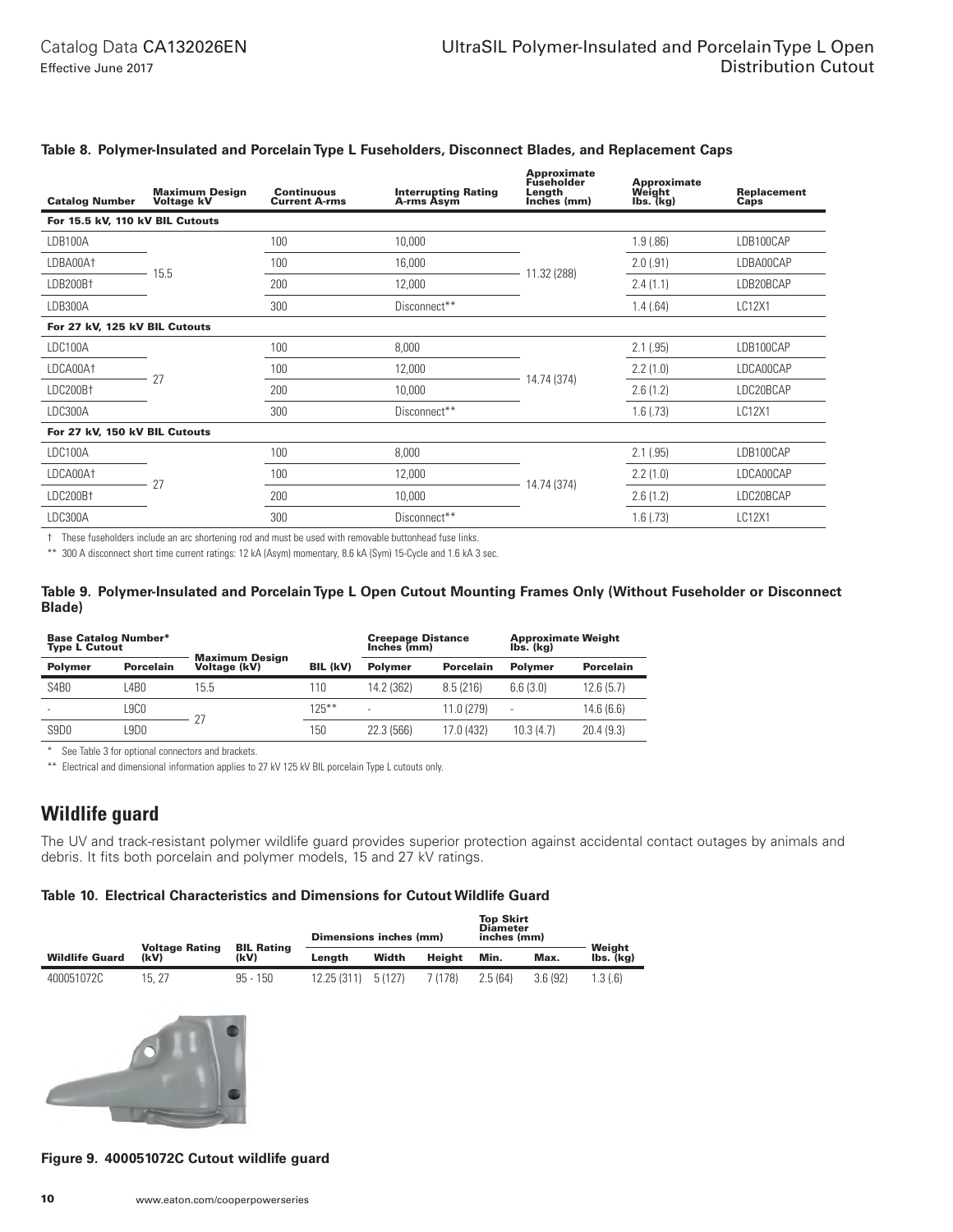

**Figure 10. Fuse cutout/arrester combination**

# **Type L fuse cutout/arrester combination**

Eaton's Cooper Power series Type L interchangeable fuse cutout/arrester combinations are available in a wide variety of both arrester and fuse cutout designs. Surge arresters are available in silicone rubber (UltraSIL polymer-housing) or porcelain-housing in heavy-duty, normal-duty, or heavy-duty riser pole classifications, and UltraSIL Polymer-Housed Evolution™ surge arrester designs in ratings 3-36 kV. Type L fuse cutouts are available with silicone rubber (UltraSIL polymer-insulated) or porcelain insulators for both 15 kV and 27 kV voltage ratings.

Cutouts are available with a 100 A or 200 A fuseholder or with a 300 A disconnect blade. Type L cutouts will also accommodate Eaton's Cooper Power series ELF full-range current-limiting fuse and Tandem ELF backup fuse with series fuse link.

Combining the functions of a distribution-class surge arrester with a fuse cutout provides the convenience of a compact, efficient unit with less pole-top hardware. Combining these units also provides easier installation, handling, and procurement.

All surge arresters used in Type L fuse cutout/arrester combinations have been tested to, and meet or exceed, all requirements of IEEE Std C62.11™-2005 standard, "IEEE Standard for Metal-Oxide Surge Arresters for Alternating Current Power Circuits".

UltraSIL polymer-insulated and porcelain Type L cutouts have been tested to, and meet or exceed, all requirements set forth by the latest revisions of IEEE Std C37.41™-2008 and IEEE Std C37.42™-2009 standards.

# **Construction**

The Type L fuse cutout/arrester combination comes complete with a crossarm mounting bracket for application on the utility pole crossarm. Standard arrester line and ground terminal hardware includes a silicon bronze nut, a stainless steel wire clamp and a line lead. The arrester line and ground terminal fits a conductor range of #6 (.184" diameter) to 2/0 standard (.418" diameter).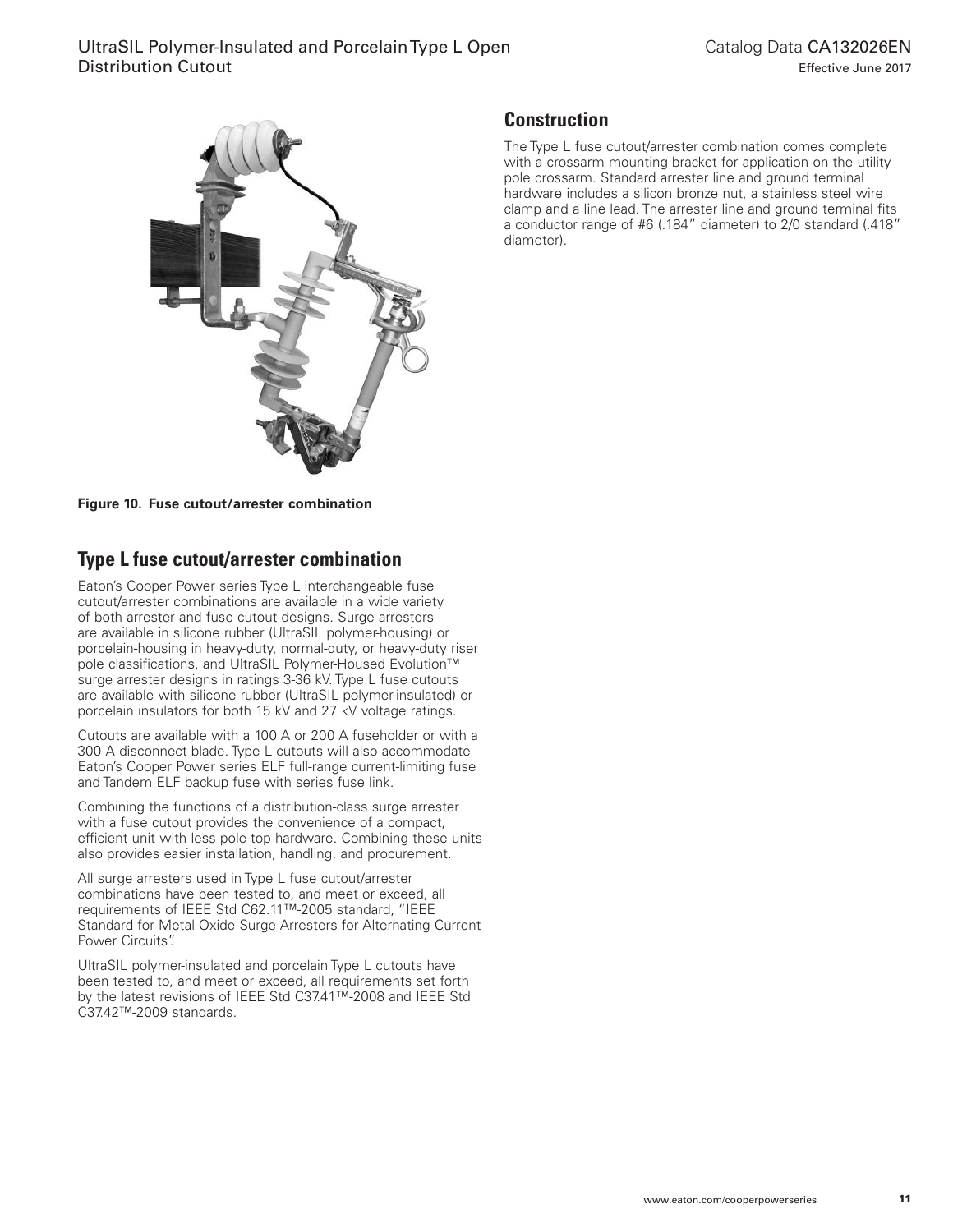## Catalog Data CA132026EN

Effective June 2017

## **Dimensions**

Figure 11 shows an outline drawing of an UltraSIL polymer-housed surge arrester/porcelain Type L fuse cutout/ arrester combination. Figure 12 shows an outline drawing of an UltraSIL polymer-housed surge arrester/UltraSIL polymerinsulated Type L fuse cutout/arrester combination. Figure 13 shows an outline drawing of porcelain-housed surge arrester/ porcelain Type L fuse cutout/arrester combination. Porcelain arresters are not available in combination with UltraSIL polymerinsulated Type L cutouts.



**Figure 11. UltraSIL polymer-housed surge arrester/porcelain Type L fuse cutout/arrester combination**







**Figure 13. Porcelain-housed surge arrester/porcelain Type L fuse cutout/arrester combination**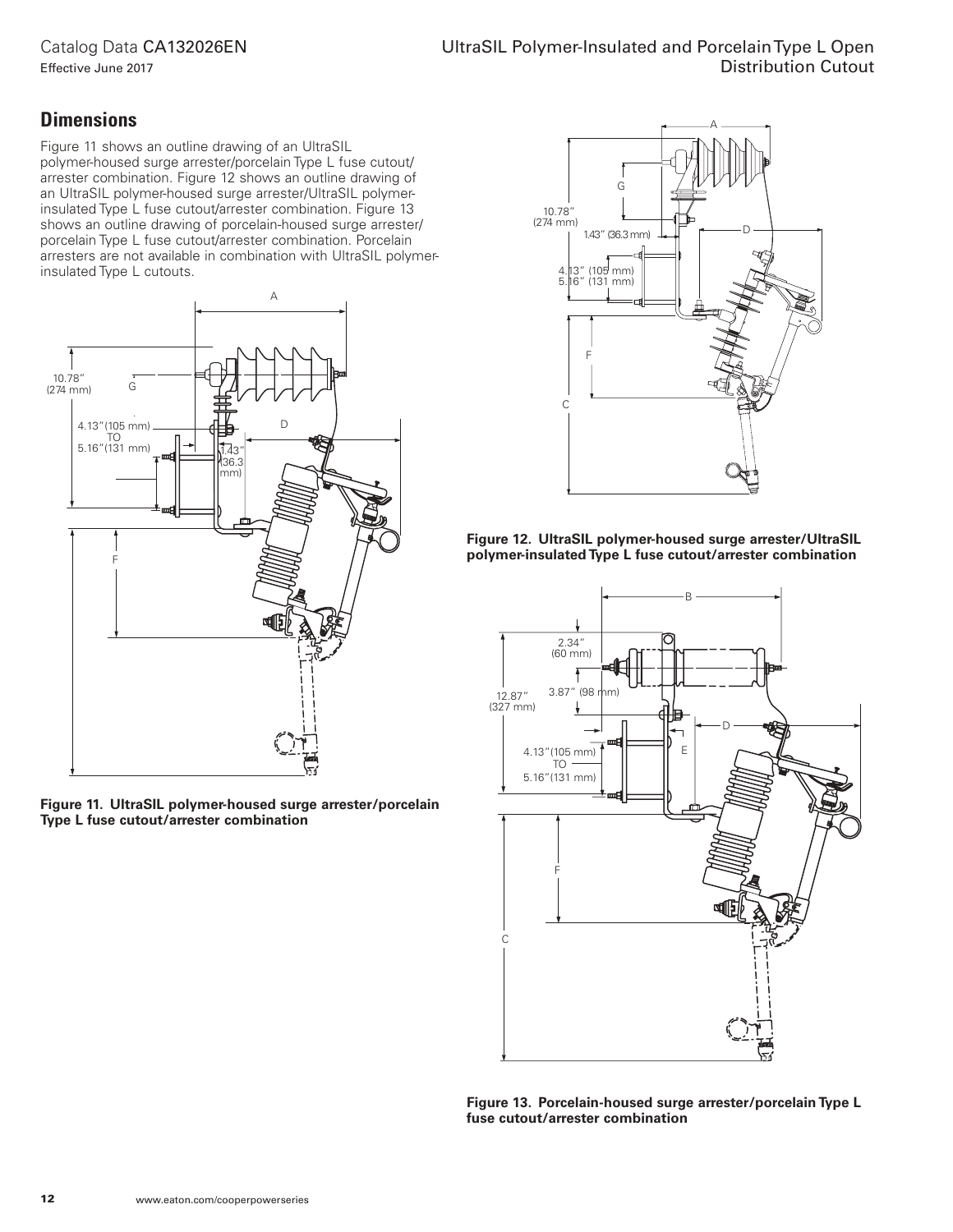#### **Table 11. UltraSIL Polymer-Housed or Porcelain-Housed Surge Arrester/ 15 kV UltraSIL Polymer-Insulated or Porcelain Type L Fuse Cutout/Arrester Combination Dimensional Data**

|                                        | A<br><b>UltraSIL Polymer-Housed</b><br><b>Arrester</b> |                               | в                                    | <b>UltraSIL Polymer-</b><br><b>Insulated and</b> | D<br><b>UltraSIL Polymer-</b><br>Insulated and    |                                               | <b>UltraSIL Polymer-</b><br><b>Insulated and</b> | G<br><b>UltraSIL Polymer-</b><br>Insulated and   |  |
|----------------------------------------|--------------------------------------------------------|-------------------------------|--------------------------------------|--------------------------------------------------|---------------------------------------------------|-----------------------------------------------|--------------------------------------------------|--------------------------------------------------|--|
| <b>Arrester</b><br><b>Rating</b><br>kV | VariSTAR <sup>®</sup><br>in. $(mm)*$                   | <b>Evolution</b><br>in. (mm)* | Porcelain<br>Arrester**<br>in. (mm)* | <b>Porcelain Type L</b><br>Cutout<br>in. (mm)*   | <b>Porcelain Type L</b><br>Cutout<br>in. $(mm)^*$ | <b>Porcelain</b><br>Arrester**<br>in. $(mm)*$ | <b>Porcelain Type L</b><br>Cutout<br>in. $(mm)*$ | <b>Porcelain Type L</b><br>Cutout<br>in. $(mm)*$ |  |
| 3                                      | 6.9(175)                                               | 7.9(201)                      | 9.19(233)                            | 19.68 (500)                                      | 13.5 (343)                                        | 4.72 (120)                                    | 8.18 (208)                                       | 4.12 (105)                                       |  |
| 6                                      | 7.9(201)                                               | 9.0(229)                      | 11.67 (296)                          | 19.68 (500)                                      | 13.5 (343)                                        | 4.72 (120)                                    | 8.18 (208)                                       | 4.12 (105)                                       |  |
| 9                                      | 9.0(229)                                               | 9.0(229)                      | 14.77 (375)                          | 19.68 (500)                                      | 13.5 (343)                                        | 5.34 (136)                                    | 8.18 (208)                                       | 4.12 (105)                                       |  |
| 10                                     | 9.0(229)                                               | 9.0(229)                      | 14.77 (375)                          | 19.68 (500)                                      | 13.5 (343)                                        | 5.34 (136)                                    | 8.18 (208)                                       | 4.12 (105)                                       |  |
| 12                                     | 10.0 (254)                                             | 11.1(282)                     | 17.25 (438)                          | 19.68 (500)                                      | 13.5 (343)                                        | 5.96(151)                                     | 8.18 (208)                                       | 5.17(131)                                        |  |
| 15                                     | 11.1 (282)                                             | 11.1 (282)                    | 17.25 (438)                          | 19.68 (500)                                      | 13.5 (343)                                        | 5.96(151)                                     | 8.18 (208)                                       | 5.17(131)                                        |  |
| 18                                     | 12.2 (310)                                             | 12.2 (310)                    | 20.97 (533)                          | 19.68 (500)                                      | 13.5 (343)                                        | 6.58(167)                                     | 8.18 (208)                                       | 5.17(131)                                        |  |
| 21                                     | 13.2 (336)                                             | 13.2 (336)                    | 20.97 (533)                          | 19.68 (500)                                      | 13.5 (343)                                        | 6.58(167)                                     | 8.18(208)                                        | 5.17(131)                                        |  |
| 24                                     | 14.3 (363)                                             | 14.3 (363)                    | 24.07 (611)                          | 19.68 (500)                                      | 13.5 (343)                                        | 7.20 (183)                                    | 8.18 (208)                                       | 5.17(131)                                        |  |
| 27                                     | 15.3 (389)                                             | 15.3 (389)                    | 24.07 (611)                          | 19.68 (500)                                      | 13.5 (343)                                        | 7.20(183)                                     | 8.18 (208)                                       | 5.17(131)                                        |  |
| 30                                     | 16.4 (417)                                             | 16.4 (417)                    | 27.79 (706)                          | 19.68 (500)                                      | 13.5 (343)                                        | 7.82 (199)                                    | 8.18 (208)                                       | 5.17(131)                                        |  |
| 36                                     | 18.5 (470)                                             | 18.5 (470)                    | 27.79 (706)                          | 19.68 (500)                                      | 13.5(343)                                         | 7.82 (199)                                    | 8.18(208)                                        | 5.17(131)                                        |  |

\* Refer to Figure 12 and Figure 13.

A

\*\*Dimensions pertain to normal-duty, heavy-duty, and heavy-duty riser pole VariSTAR® porcelain arresters.

#### **Table 12. UltraSIL Polymer-Housed or Porcelain-Housed Surge Arrester/ 27 kV UltraSIL Polymer-Insulated or Porcelain Type L Fuse Cutout/Arrester Combination Dimensional Data**

|                                 | A<br><b>UltraSIL Polymer-Housed</b><br><b>Arrester</b> |                                 | B                                              | с<br><b>UltraSIL Polymer-</b><br>Insulated and         | D<br><b>UltraSIL Polymer-</b><br><b>Insulated and</b> | Е                                              | <b>UltraSIL Polymer-</b><br><b>Insulated and</b>       | G<br><b>UltraSIL Polymer-</b><br><b>Insulated and</b>                  |
|---------------------------------|--------------------------------------------------------|---------------------------------|------------------------------------------------|--------------------------------------------------------|-------------------------------------------------------|------------------------------------------------|--------------------------------------------------------|------------------------------------------------------------------------|
| <b>Arrester</b><br>Rating<br>kV | <b>VariSTAR</b><br>in. $(mm)*$                         | <b>Evolution</b><br>in. $(mm)*$ | <b>Porcelain</b><br>Arrester**<br>in. $(mm)^*$ | Porcelain Type L <sup>†</sup><br>Cutout<br>in. $(mm)*$ | Porcelain Type $L^{\dagger}$<br>Cutout<br>in. $(mm)*$ | <b>Porcelain</b><br>Arrester**<br>in. $(mm)^*$ | Porcelain<br>Type $L^{\uparrow}$ Cutout<br>in. $(mm)*$ | <b>Porcelain</b><br>Type $\mathsf{L}^\dagger$ Cutout<br>$in.$ (mm) $*$ |
| 3                               | 6.9(175)                                               | 7.9(201)                        | 9.19(233)                                      | 25.04 (636)                                            | 14.09 (358)                                           | 4.72 (120)                                     | 10.12 (257)                                            | 4.12 (105)                                                             |
| 6                               | 7.9(201)                                               | 9.0(229)                        | 11.67 (296)                                    | 25.04 (636)                                            | 14.09 (358)                                           | 4.72 (120)                                     | 10.12 (257)                                            | 4.12 (105)                                                             |
| 9                               | 9.0(229)                                               | 9.0(229)                        | 14.77 (375)                                    | 25.04 (636)                                            | 14.09 (358)                                           | 5.34(136)                                      | 10.12 (257)                                            | 4.12 (105)                                                             |
| 10                              | 9.0(229)                                               | 9.0(229)                        | 14.77 (375)                                    | 25.04 (636)                                            | 14.09 (358)                                           | 5.34(136)                                      | 10.12 (257)                                            | 4.12 (105)                                                             |
| 12                              | 10.0 (254)                                             | 11.1(282)                       | 17.25 (438)                                    | 25.04 (636)                                            | 14.09 (358)                                           | 5.96(151)                                      | 10.12 (257)                                            | 5.17(131)                                                              |
| 15                              | 11.1 (282)                                             | 11.1(282)                       | 17.25 (438)                                    | 25.04 (636)                                            | 14.09 (358)                                           | 5.96(151)                                      | 10.12 (257)                                            | 5.17(131)                                                              |
| 18                              | 12.2 (310)                                             | 12.2 (310)                      | 20.97 (533)                                    | 25.04 (636)                                            | 14.09 (358)                                           | 6.58(167)                                      | 10.12 (257)                                            | 5.17(131)                                                              |
| 21                              | 13.2 (336)                                             | 13.2 (336)                      | 20.97 (533)                                    | 25.04 (636)                                            | 14.09 (358)                                           | 6.58(167)                                      | 10.12 (257)                                            | 5.17(131)                                                              |
| 24                              | 14.3 (363)                                             | 14.3 (363)                      | 24.07 (611)                                    | 25.04 (636)                                            | 14.09 (358)                                           | 7.20 (183)                                     | 10.12 (257)                                            | 5.17(131)                                                              |
| 27                              | 15.3 (389)                                             | 15.3 (389)                      | 24.07 (611)                                    | 25.04 (636)                                            | 14.09 (358)                                           | 7.20 (183)                                     | 10.12 (257)                                            | 5.17(131)                                                              |
| 30                              | 16.4 (417)                                             | 16.4 (417)                      | 27.79 (706)                                    | 25.04 (636)                                            | 14.09 (358)                                           | 7.82 (199)                                     | 10.12 (257)                                            | 5.17(131)                                                              |
| 36                              | 18.5 (470)                                             | 18.5 (470)                      | 27.79 (706)                                    | 25.04 (636)                                            | 14.09 (358)                                           | 7.82 (199)                                     | 10.12 (257)                                            | 5.17(131)                                                              |

\* Refer to Figure 12 and Figure 13.

\*\* Dimensions pertain to normal-duty, heavy-duty, and heavy-duty riser pole VariSTAR porcelain arresters.

† Dimensions pertain to 27 kV, 150 kV BIL UltraSIL polymer-insulated cutouts and 27 kV, 125 kV, and 150 kV porcelain cutouts.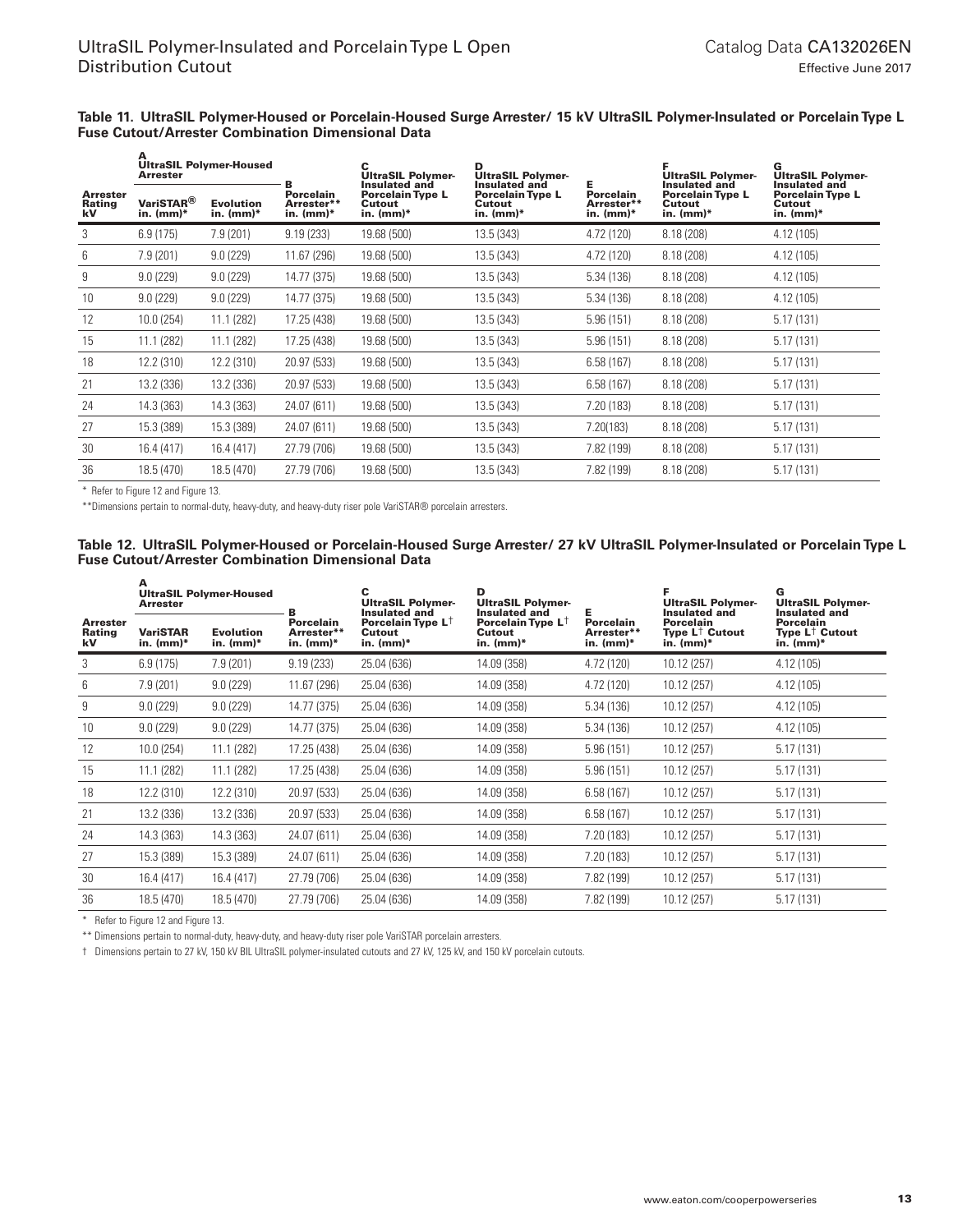## **Ordering information**

Effective June 2017

To order cutout/arrester combinations complete the appropriate catalog number shown in Table 13.

## **Table 13. UltraSIL Polymer-Insulated and Porcelain Type L Cutout/Arrester Combination Numbering System**